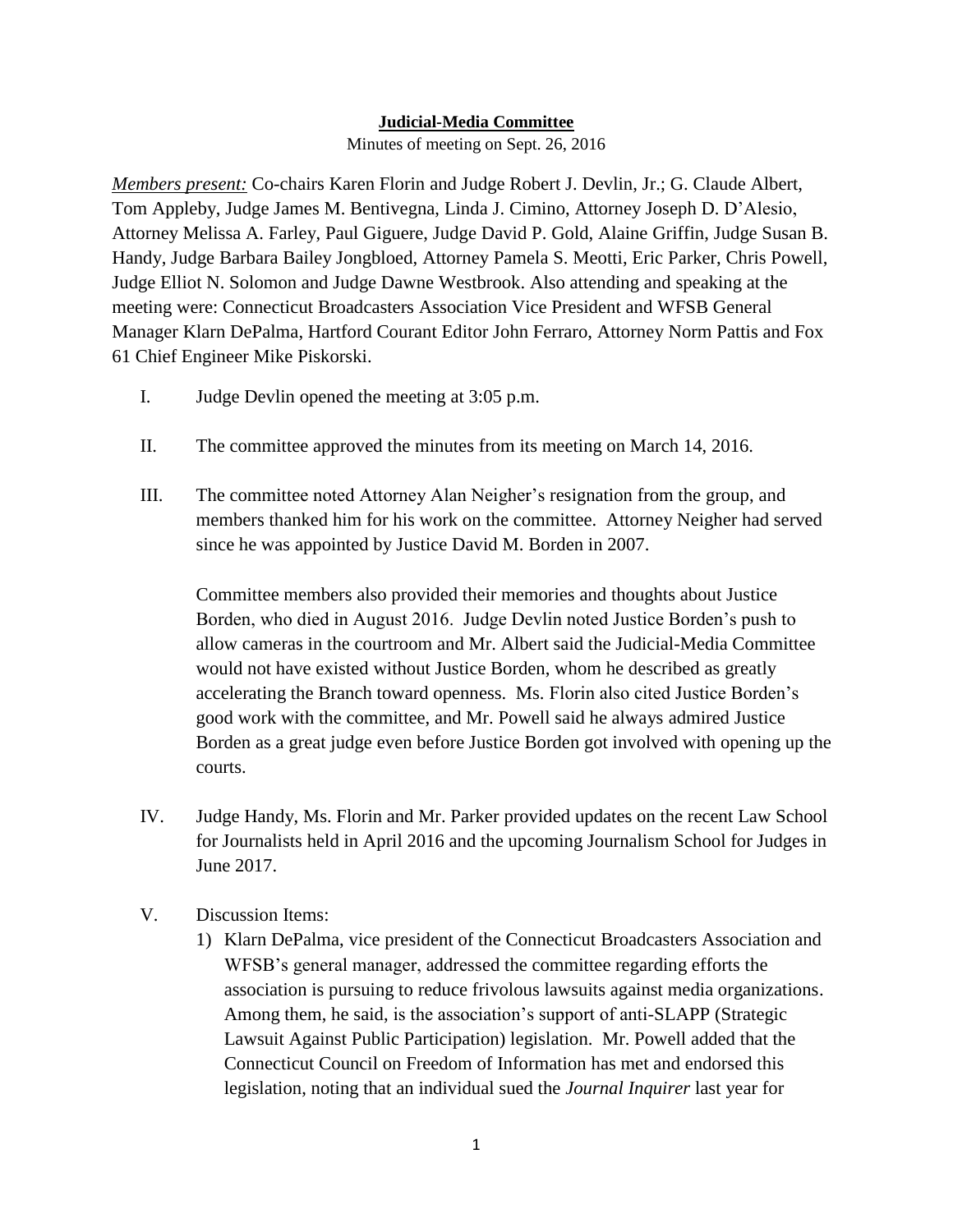reporting his conviction.

2) John Ferraro, editor at *The Hartford Courant*, addressed two issues that he asked the committee to consider reviewing. First, he asked whether the Judicial Branch and state hospitals could develop a policy to facilitate a media pool presence at hospital arraignments. He added that perhaps the Branch could poll hospitals to determine whether they would allow in the media. Judge Devlin thought that it would be a good start to check with the hospitals, and Mr. Albert suggested contacting the Connecticut Hospital Association.

Mr. Ferraro brought up a second issue involving the camera rules and sexual assault. Court rules do not allow photos or video of court proceedings where a defendant is charged with sexual assault. However, Mr. Ferraro asked whether a judge has the discretion to allow cameras in those proceedings where the victim of a sexual assault was killed. Ms. Florin added that it is almost like a defendant charged with sexual assault and murder is getting special treatment because cameras are not allowed in the court proceedings. Both Judge Devlin and Judge Handy said that the issue was one that would need to go before the Rules Committee for any change to occur.

The committee decided that a small workgroup would review camera rules in other states regarding sexual assault cases. The workgroup would also contact hospitals to ask whether hospitals would allow reporters to bring in cameras for hospital arraignments. Before the discussion concluded, Fox 61 Chief Engineer Mike Piskorski said he fully supported Mr. Ferarro's comments.

VI. Judge Devlin and Attorney Norm Pattis debated the pros and cons of plea bargaining for the remainder of the meeting. Judge Devlin said that while plea bargaining is not ideal, it is necessary considering the number of criminal cases in state courts. More than 90 percent of cases are resolved through plea bargaining, he said, adding that one of the principle complaints about plea bargaining is that it is done in private. However, that is the only way to get all sides to speak frankly about the case, he explained. Judge Devlin also noted that there are often issues regarding victims' concerns about testifying, admissibility, etc., that go into plea bargaining.

> Attorney Pattis said he wondered why the media doesn't insist on the right to be present during plea bargaining to increase transparency. He added, however, that from the standpoint of a lawyer, he/she would not want the media present. He proposed that when a case gets to trial, that the last, best offer is put into an envelope and then later used as a guide for sentencing, noting that the media